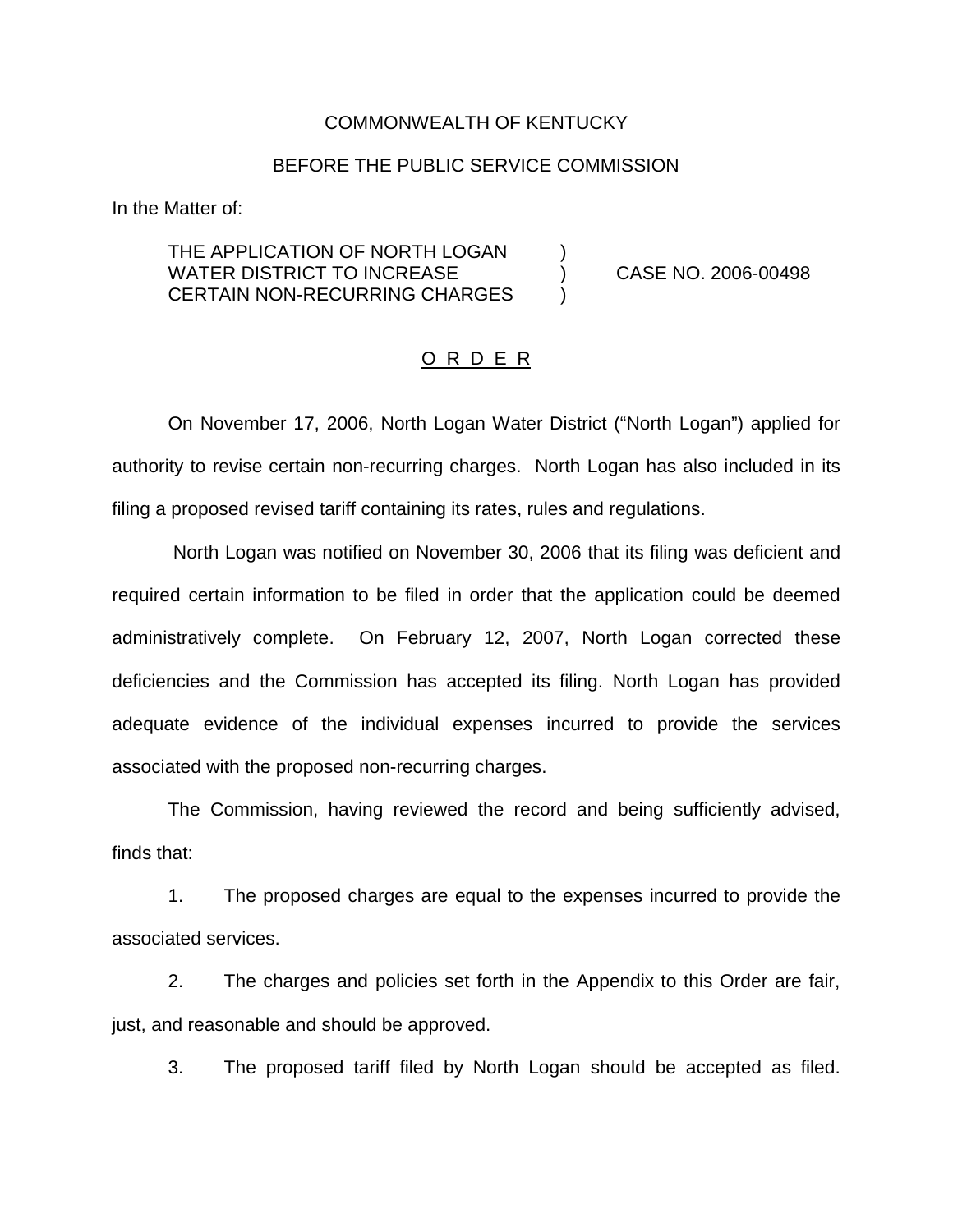IT IS THEREFORE ORDERED that:

1. The charges in the Appendix are approved for services rendered on and after the date of this Order.

2. The tariff sheets filed by North Logan are approved as filed.

Done at Frankfort, Kentucky, this 27<sup>th</sup> day of February, 2007.

By the Commission

ATTEST:

**Executive Director** 

Case No. 2006-00498